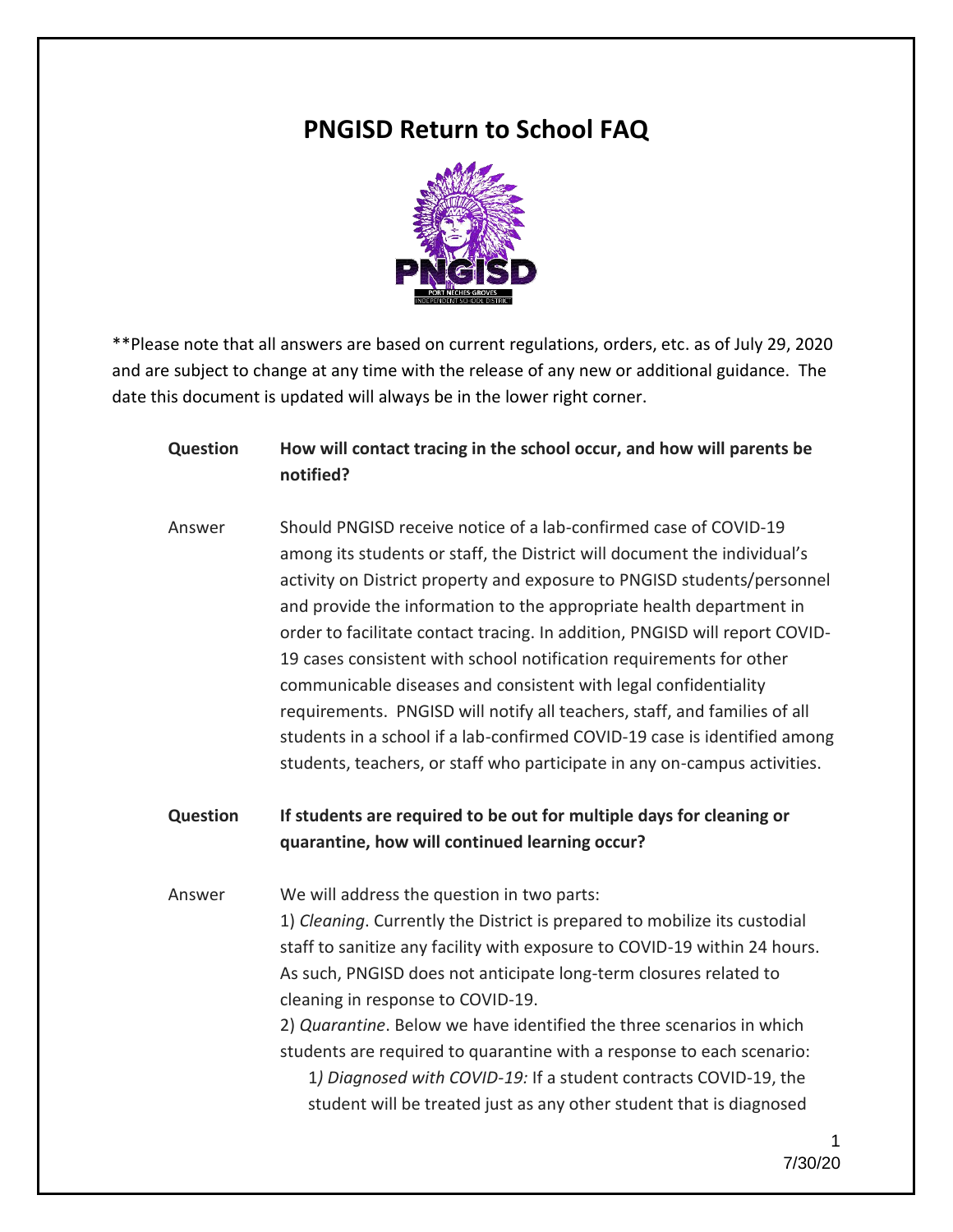with an illness such as the flu and the student will be permitted to make-up work and instruction upon returning to school. If the student's condition results in absences in excess of four weeks--the student will be considered for homebound services.

*2) Exhibiting symptoms of COVID-19:* If the student has symptoms that could be COVID-19 and wants to return to school before completing the stay at home period, the student must either (a) obtain a medical professional's note clearing the individual for return based on an alternative diagnosis or (b) obtain an acute infection test from an approved testing location that comes back negative for COVID-19. Currently, testing is widely available. As such, if a student is experiencing symptoms, and believes the symptoms are not COVID-19 related, the student should be able to return to school within a few days' time with appropriate medical documentation. The District will work with each individual student to ensure the student is able to make up any missed instruction and assignments.

3) *Close contact with an individual lab-confirmed with COVID-19, as determined by the Health Department.* Currently, both the Port Neches Health Department and the Groves Health Department define close contact as being within 6 feet for more than 15 minutes with a lab confirmed positive case. Should a student be determined by the health department to come in close contact with a confirmed case of COVID-19, the District will work with that individual student to ensure he or she is provided the opportunity to make up missed instruction and assignment during the student's period of quarantine.

Should there be a need for an entire campus to be closed, PNGISD developed the 2020-2021 school calendar with 15 extra days built in as potential make-up days. Similar to bad weather days.

### **Question Can a list of districts with remote learning who allow transfers be provided as suggested in the TEA guidelines?**

Answer PNGISD does not have a list of districts that accept transfers for virtual learning. Each family should reach out to the district of its choice if the family wishes to enroll in virtual learning.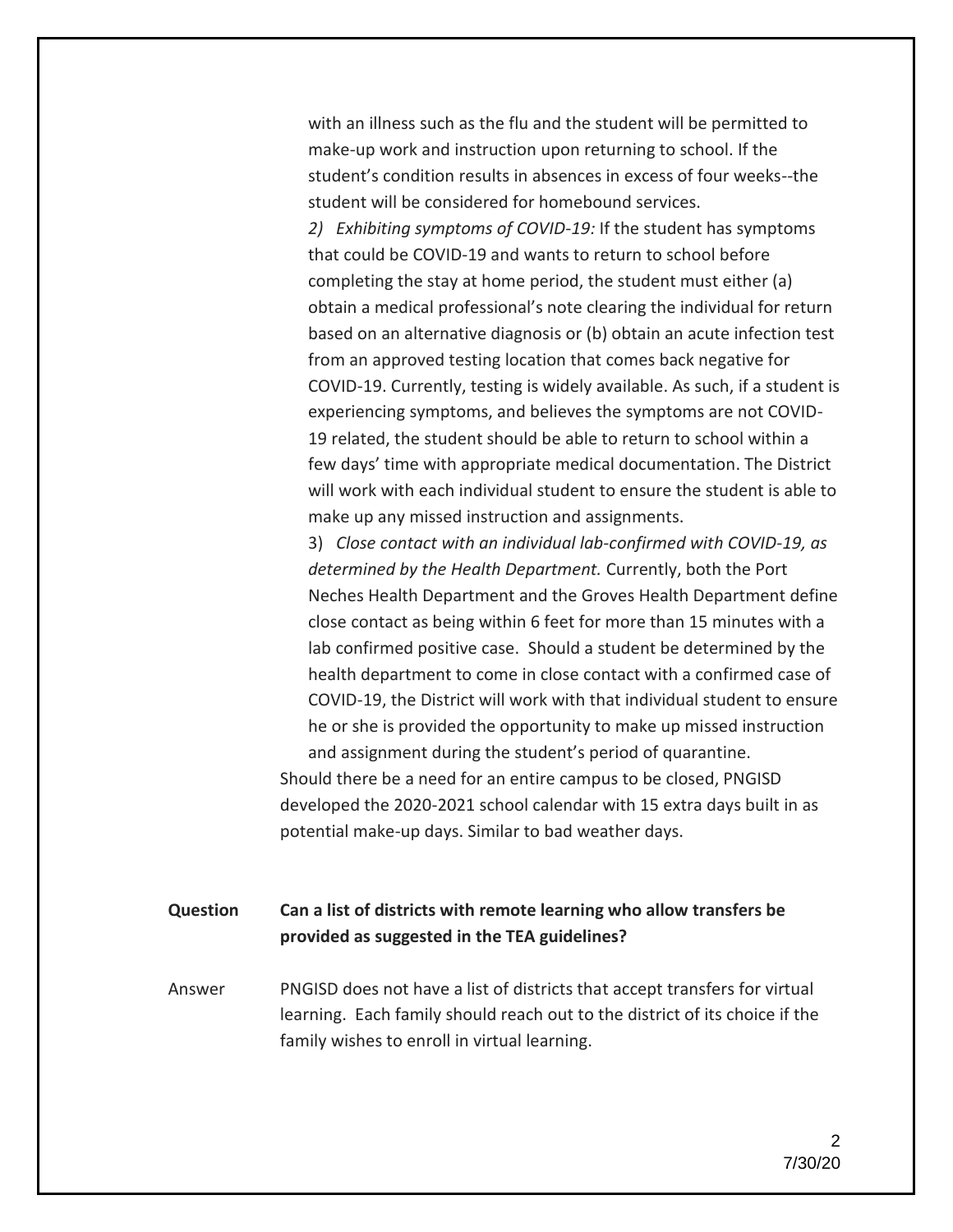# **Question Can the district provide a list of approved home schooling programs that are in alignment with their grading and graduation requirements?**

Answer Currently PNGISD is unaware of a homeschool curriculum that aligns with its curriculum. However, information concerning accredited online programs is available at: [https://tea.texas.gov/academics/learning](https://tea.texas.gov/academics/learning-support-and-programs/texas-virtual-school-network/texas-virtual-school-network-online-schools-program)[support-and-programs/texas-virtual-school-network/texas-virtual-school](https://tea.texas.gov/academics/learning-support-and-programs/texas-virtual-school-network/texas-virtual-school-network-online-schools-program)[network-online-schools-program.](https://tea.texas.gov/academics/learning-support-and-programs/texas-virtual-school-network/texas-virtual-school-network-online-schools-program) Should parents elect to withdraw their children to participation in home school and later wish to re-enroll the students at PNGISD, the students will be placed in a grade-level by the campus administrator based upon the following factors in accordance with Board Policy FD (LOCAL):

- 1. Scores on achievement tests, which may be administered by appropriate District personnel.
- 2. Recommendation of the sending school.
- 3. Prior academic record.
- 4. Chronological age and social and emotional development of the student.
- 5. Other criteria deemed appropriate by the principal.
- **Question My child has special needs or health concerns that do not allow him to return to in person classroom training at this time. How long are they allowed to be homebound legally with a medical excuse? Is this issue child specific?**
- Answer Homebound instruction is based upon a medical professional's recommendations and what is safe for that individual child. Parents/Guardians are encouraged to visit with their child's campus administration to discuss the individual needs of their child and the length of homebound instruction that is needed.
- **Question How long does my child stay home if positive and is a negative test required by the district to return to school? Will the CDC guidelines of 3 days without fever reducing medications, symptom free (e.g., cough, shortness of breath), and 10 days since the first symptoms occurred? Who will ensure students meet the requirements to return to school?**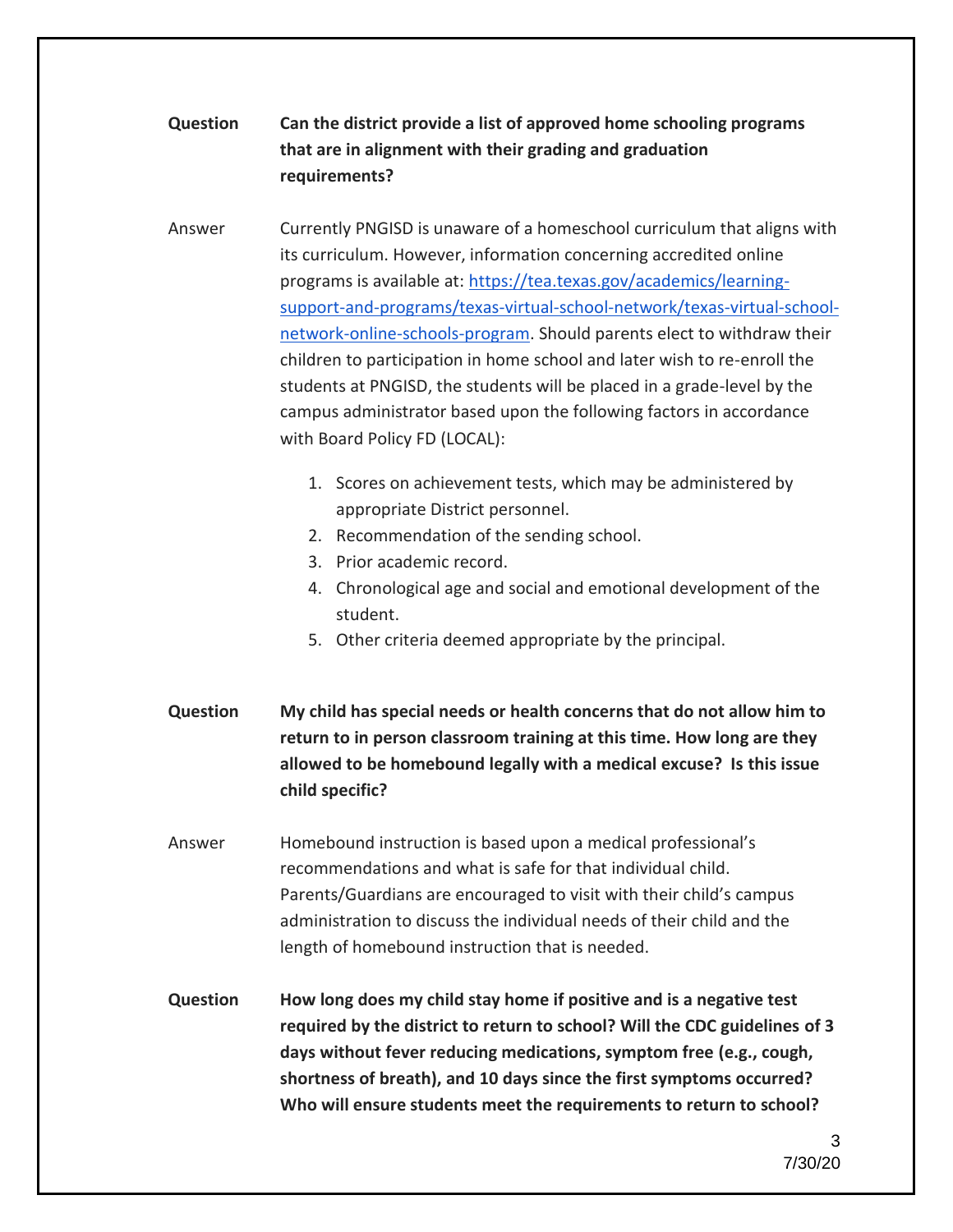Answer PNGISD will comply with the re-entry guidelines mandated by the Texas Education Agency, copied below. In coordination with the Local Health Department, Registered Nurses on each campus will assist families with their child's return to school. Re-entry protocol will be strictly enforced in order to ensure the health and safety of all students and staff.

### **TEA and PNGISD RE-ENTRY GUIDELINES**

Any individuals who themselves either: (a) are lab-confirmed to have COVID-19; or (b) experience the symptoms of COVID-19 (listed below) must stay at home throughout the infection period, and cannot return to campus until the school system screens the individual to determine any of the below conditions for campus re-entry have been met:

● In the case of an individual who was diagnosed with COVID-19, the individual may return to school when all three of the following criteria are met:

i) at least one day (24 hours) have passed since recovery (resolution of fever without the use of fever-reducing medications);

ii) the individual has improvement in symptoms (e.g., cough, shortness of breath); and

iii) at least ten days have passed since symptoms first appeared.

- In the case of an individual who has symptoms that could be COVID-19 and who is not evaluated by a medical professional or tested for COVID-19, such individual is assumed to have COVID-19, and the individual may not return to the campus until the individual has completed the same three-step set of criteria listed above.
- If the individual has symptoms that could be COVID-19 and wants to return to school before completing the above stay-at-home period, the individual must either (a) obtain a medical professional's note clearing the individual for return based on an alternative diagnosis or (b) obtain an acute infection test at an approved testing location [\(https://tdem.texas.gov/covid-19/\)](https://tdem.texas.gov/covid-19/) that comes back negative for COVID-19.

### **Question Will playgrounds be accessible?**

Answer Playgrounds will be evaluated based on current guidelines from the Governor that address use of outdoor facilities. All PNGISD campuses have plenty of open spaces for physical activity, play and fresh air other than the playground equipment.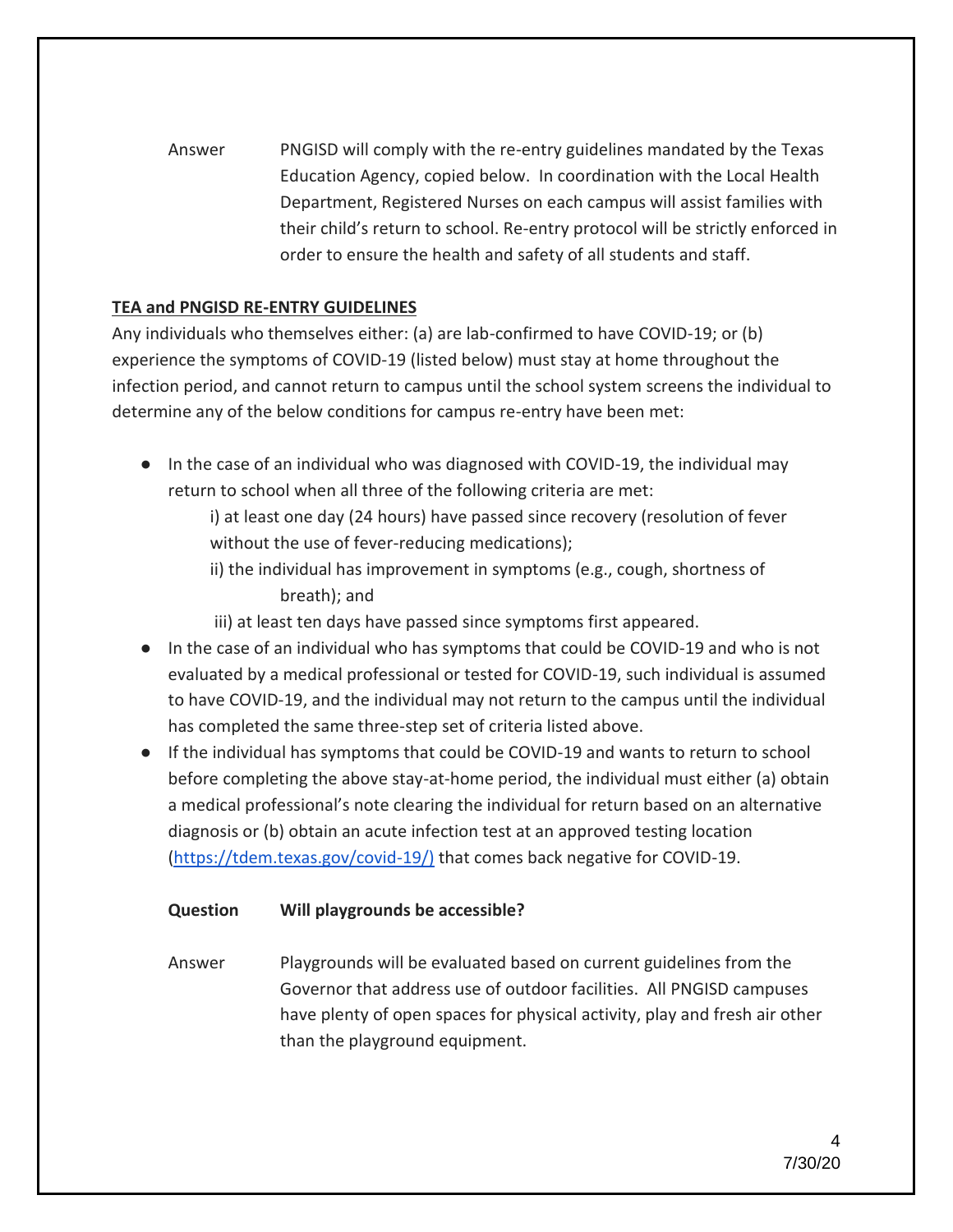# **Question Does the district have enough PPE for students who do not have, lose, or damage their own?**

Answer PNGISD has PPE and will always provide any necessary PPE for students who are unable to provide for themselves.

**Question My young child will not leave their mask on. What will happen?**

Answer Mhile face coverings are encouraged, children under 10 (PreK-3<sup>rd</sup> grade) are not required to wear a face covering. However, there may be times throughout the day when even young children will be asked to wear a mask. PNGISD is committed to working with each individual student to adjust to these new protocols. Teachers will be expected to communicate with their students about their comfort level and developing techniques to cope--including providing for socially distanced "mask breaks" as necessary. We also encourage parents to begin practicing wearing face coverings before school starts--face shields are also acceptable face coverings that students may find more comfortable.

# **Question My child is involved in athletics or extracurricular activities such as cheer/dance. Will they be required to wear a mask during their activities? How will social distancing impact their normal routines?**

Answer Extracurricular and UIL activities will follow all rules set forth by the UIL, Governor, and TEA. During extracurricular activities, specific details and guidance will be provided by your child's coach or director regarding masks. Several student groups have already been practicing this summer and are aware of the needs of their individual activity. Individual questions should be directed to your child's coach or director.

### **Question Will students wear masks during music instruction?**

Answer It depends on the circumstances. At this time, Texas Education Agency and UIL guidance, relying on the Governor's Executive Order, requires students to wear masks when the students are unable to socially distance. Students will not be required to wear masks, so long as the classroom allows for six-feet of space between all individuals in the classroom. Therefore, the size of the classroom and number of students,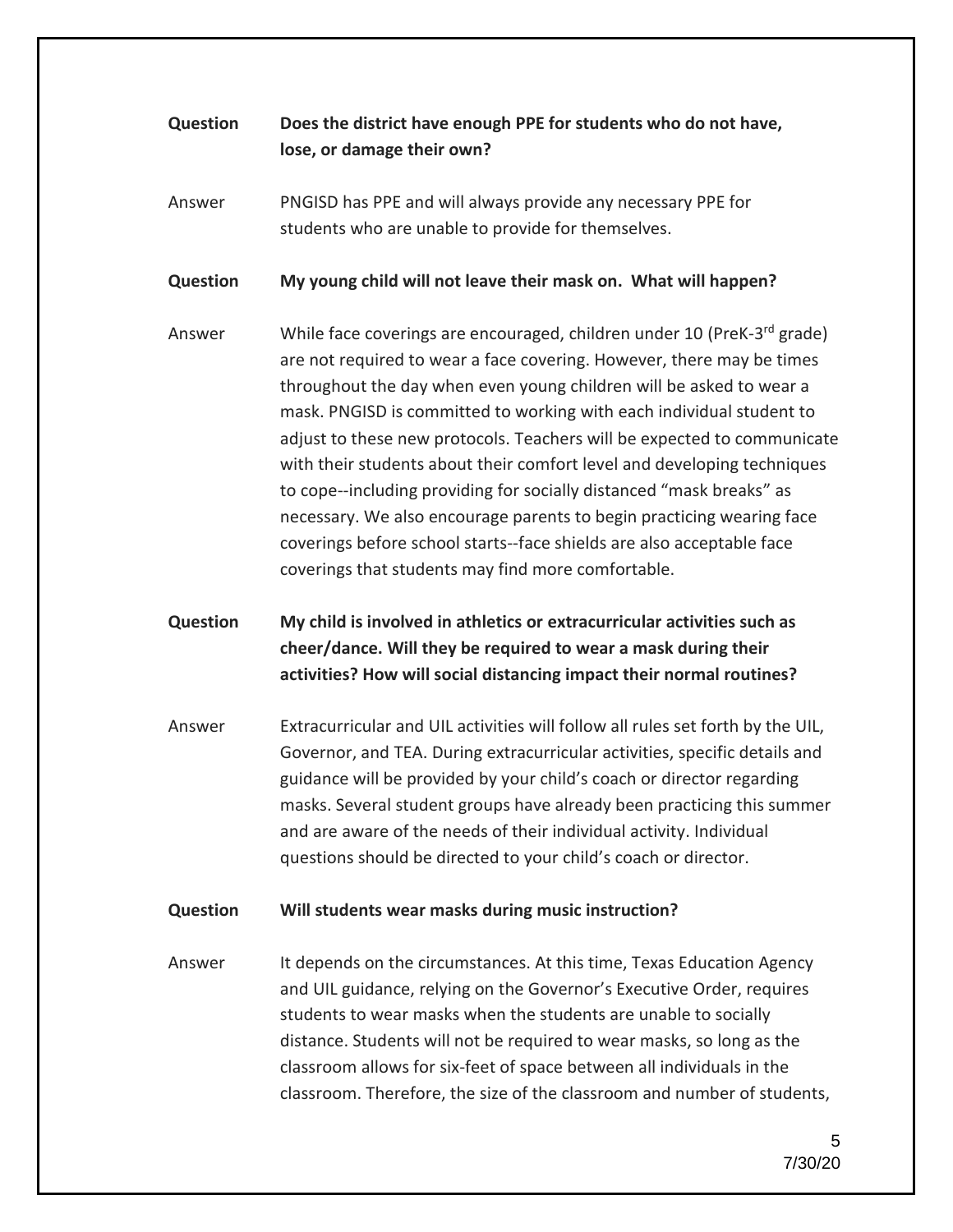the age of the students, and the activity that is occurring will determine if masks are required in order to comply with the Executive Order.

### **Question Is there a maximum number of days a student can be absent without penalty for the coming school year?**

Answer All absences will be reviewed on an individual basis and with consideration of the circumstances we are facing at this time. Currently, the Texas Education Agency has not waived any attendance requirements. State and local attendance requirements are detailed in Board Policy FED (Legal) and (Local): [https://pol.tasb.org/Policy/Code/724?filter=FEC.](https://pol.tasb.org/Policy/Code/724?filter=FEC)

**Question Will hand sanitizer be provided in each classroom, cafeteria, and other areas in the schools, or do parents need to provide their own?**

Answer Hand sanitizer will be provided at all facility entrances, in every classroom, and throughout the campus in multiple locations. Any parents that wish to send additional hand sanitizer with their child are always welcome to do so. In addition to hand sanitizer, frequent hand washing will be scheduled and encouraged throughout the school day.

### **Question Will masks be part of the dress code? Can masks be vented? Can N95s be worn? Can a full face shield instead of masks be worn?**

Answer Any type of face covering, mask, or shield will be permitted based on student preference. Any design, print, saying, etc. on the face covering must comply with the dress code.

**Question Will the school transfer to remote learning if there are multiple infections/closures in the district that require multiple missed days? Who makes this decision?**

Answer Both the Commissioner of Education and the American Association of Pediatrics have provided guidance that confirms the best way to educate students is face to face. Both entities currently recommend schools resume face to face instruction, so long as appropriate mitigation procedures are put in place. PNGISD agrees--the most effective way to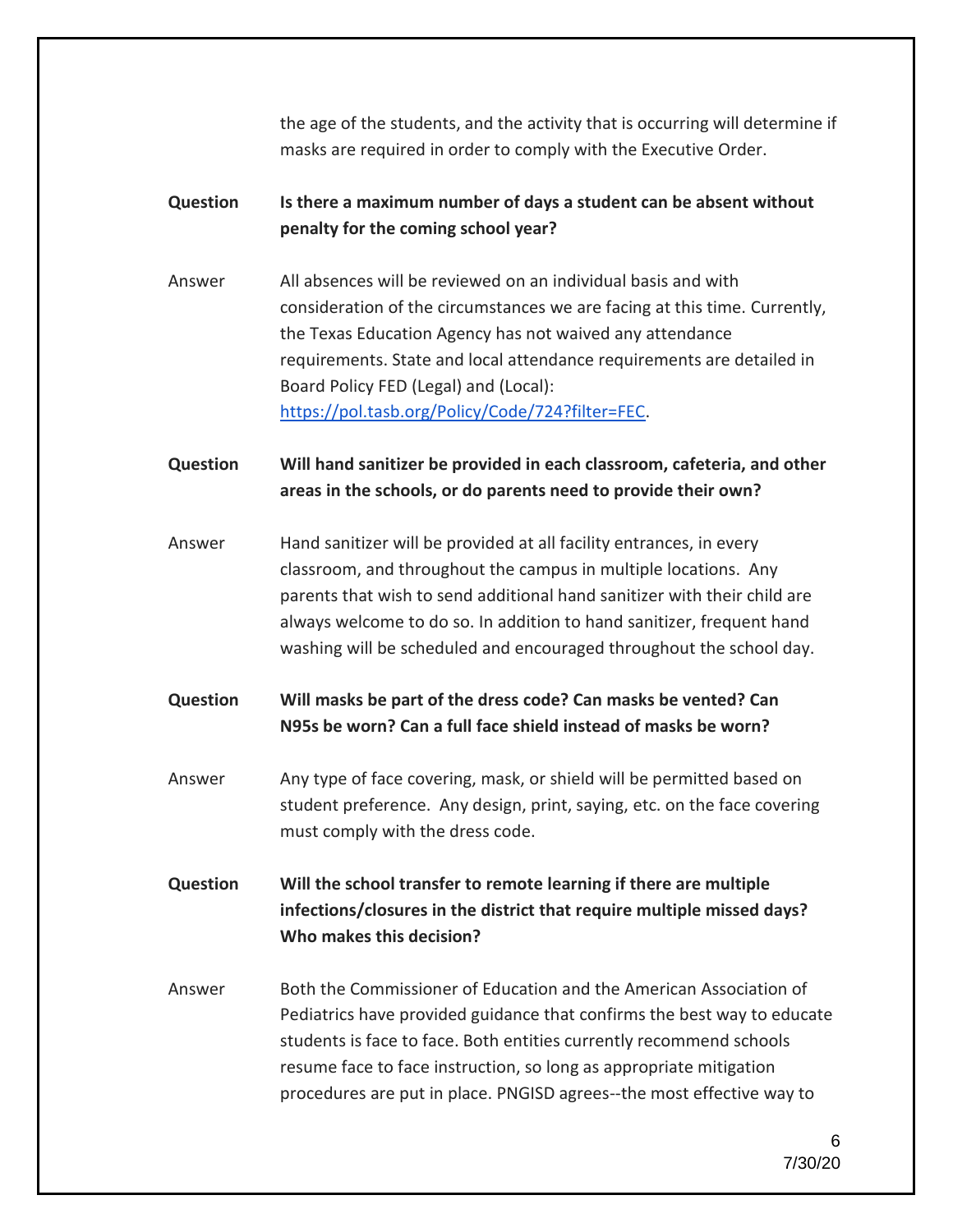educate and nurture children is in a face to face classroom learning environment. Currently the District is prepared to mobilize its custodial staff to sanitize any facility with exposure to COVID-19 within 12-24 hours, and in most cases overnight in order to avoid instructional interruption. As such, PNGISD does not anticipate long-term closures related to cleaning in response to COVID-19. Moreover, PNGISD developed the 2020-2021 school calendar with 15 extra days built in as potential make-up days. Similar to bad weather days. As such, responding to individual cases of COVID-19 will not result in an automatic shift to virtual instruction.

Should the District experience wide-spread infection that necessitates more than 15 days of closure, the District will consider its options in consultation with the health department at that time.

### **Question For "at risk" employees, are there options available if they cannot return because of medical concerns?**

- Answer All employee concerns should be directed to the employee's campus principal or the District Benefits Specialist, Tracy Reinholt. A FAQ for employees regarding leave questions is also available on the PNGISD website in the Coronavirus Info Section. [https://www.pngisd.org/cms/lib/TX02205731/Centricity/Domain/2231/C](https://www.pngisd.org/cms/lib/TX02205731/Centricity/Domain/2231/COVID%2019%20FAQ%20for%20PNGISD%20Staff.pdf) [OVID%2019%20FAQ%20for%20PNGISD%20Staff.pdf](https://www.pngisd.org/cms/lib/TX02205731/Centricity/Domain/2231/COVID%2019%20FAQ%20for%20PNGISD%20Staff.pdf)
- **Question Will classes avoid moving around and try to stay in the same groups to eliminate student and teacher mixing?**

Answer All campus transitions will be addressed by the staff and administration. Campuses have varied plans to ring multiple bells for upper and lower classman, by grade level, etc. to limit the amount of traffic in hallways. Specific campus questions should be directed to the campus principal.

### **Question Will items be shared? If so, is there protocol developed for cleaning these items?**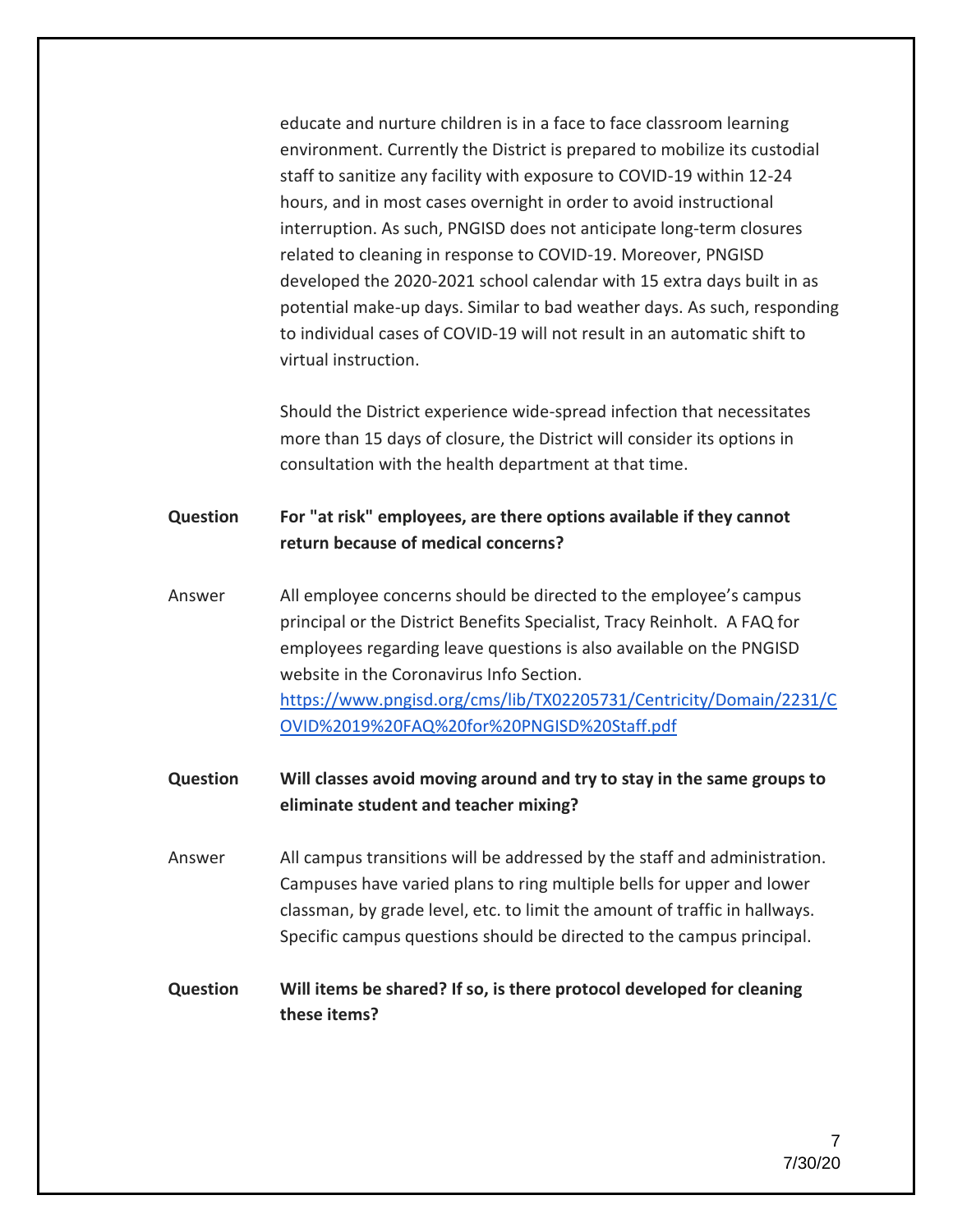- Answer Shared items will be reduced to the extent possible on all campuses. Specific questions regarding your child's classroom should be directed to the classroom teacher and/or campus administration.
- **Question How often will rooms be disinfected if there are different student groups entering and leaving the classroom? What will be disinfected? Are the teachers responsible for disinfecting each room?**
- Answer All high touch areas will be disinfected throughout the school day. Resources will be provided for cleaning and disinfecting during classroom transitions in every classroom upon entering and exiting. Disinfecting will be a team approach by all stakeholders on the campus, including providing the opportunity for children to clean their own spaces before and after they are used, in ways that are safe and developmentally appropriate.

### **Question Will the district try to space the students six feet apart in the classrooms and the lunchrooms?**

- Answer Distancing measures will be in place to the extent possible within the school setting. The use of outdoor space for learning, eating, etc. will be utilized when possible. Desks or tables will be socially distanced as much as instructionally and physically possible. Additional tables are being added to cafeterias and schedules are being adjusted to limit the number of students. Campuses may also seat students facing one direction or every other seat in the cafeteria where possible.
- **Question How will busy lunch times in the cafeteria work? Some schools are letting their students eat in class or the hallways. Who will disinfect the cafeteria and how often will it be disinfected for students entering and leaving the cafeteria? Will children be seated at a distance since they cannot wear masks at this time?**
- Answer All cafeterias will use disposable trays and K-3 students will not be required to enter their pin number as they go through the line to speed up the process of standing in line. No self-service items will be available; trays and condiments will be plated by the cafeteria worker.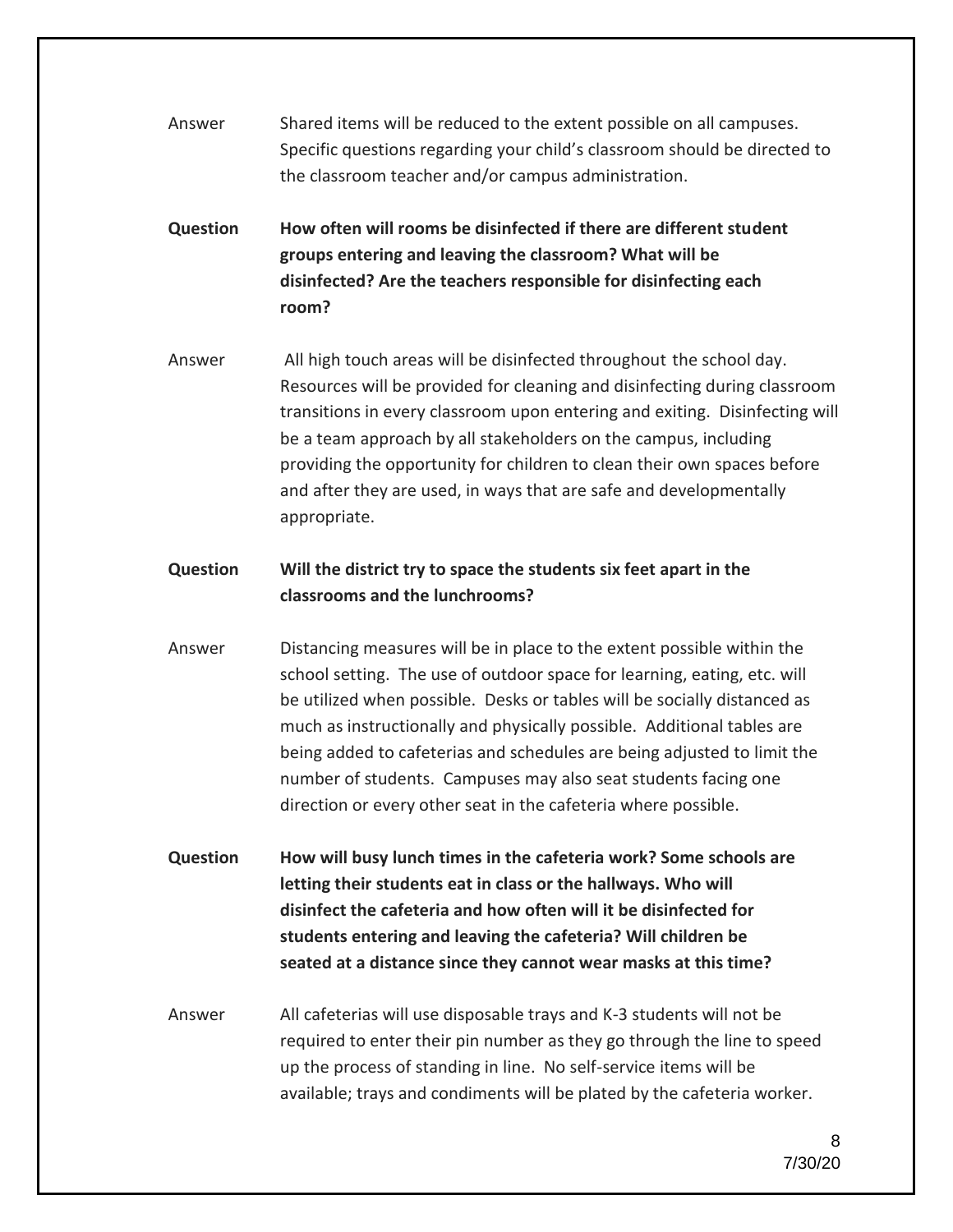The cafeteria will be disinfected by the campus staff during and in between lunch periods. Tables are being added to the cafeteria where it is possible to provide more seating. Every campus is also adjusting its lunch schedule so that times are spread out to reduce the number in the cafeteria at one time. PNGISD has no plans for students to eat lunch in the classroom. Contact the campus principal for any campus specific cafeteria protocols.

#### **Question Will hallways have one way flows of traffic?**

Answer Each campus has different plans for reducing the traffic in the hallways based on the age of the students in attendance and daily schedule. The plans range from a multiple bell schedule for transition time, lines in the hallways, distancing marks, etc. If you have specific questions about traffic flow it is best to reach out to the campus principal for specific information.

### **Question How will social distancing, disinfection, and masks be enforced on the bus?**

- Answer We encourage all families to drop students off at school or carpool if possible. Students will be required to use hand sanitizer upon boarding the bus. Masks are required for all PNGISD staff and students utilizing bus transportation. If your child is accessing bus transportation and needs accommodations for wearing a mask, please contact your campus principal. When possible, windows will be open on the bus to allow outside air to circulate. To the extent possible, seating charts will be utilized on all buses to allow distancing of students. The Transportation Department will sanitize every bus between every trip during the morning and afternoon.
- **Question What is the final deadline to decide for your child's enrollment? If homeschooling is chosen and the virus count decreases, will the student be allowed to come back? Does the student need to wait until the next semester begins to return?**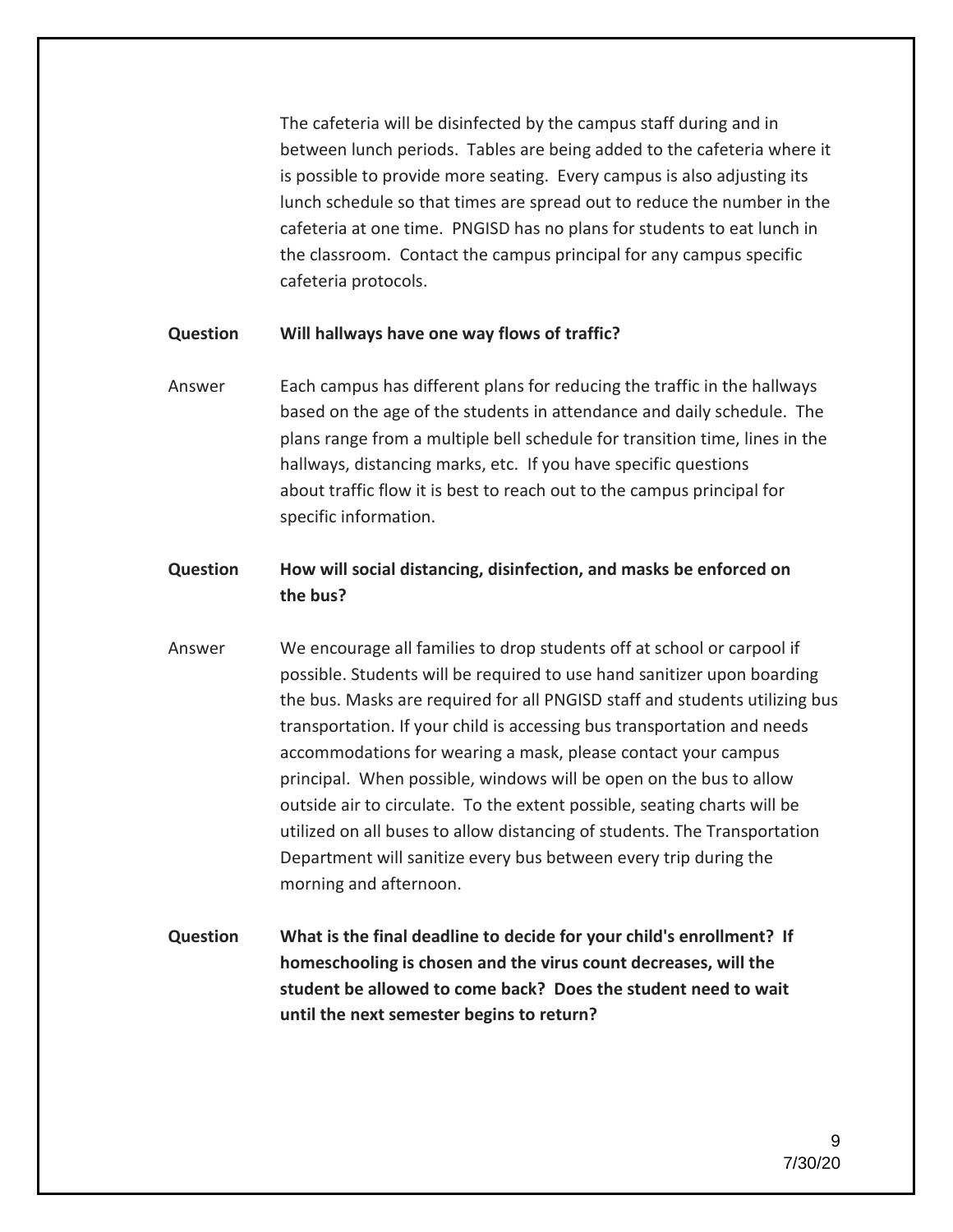| Answer | Residents of PNGISD are eligible to enroll at any time. However,      |
|--------|-----------------------------------------------------------------------|
|        | enrollment prior to the start of school, August 19th, is recommended. |
|        | Online registration opens on July 31.                                 |
|        |                                                                       |

### **Question Will the students share chrome books in class, and if so, who will clean them between use?**

Answer Any shared technology tools will be disinfected between use. At all times PNGISD staff members will complete or oversee the proper sanitation.

**Question How will showering work in PE? How will locker room disinfection occur? What about gym equipment? Will dressing out be required still during this time period?** 

Answer Students will be provided access to PE facilities per standard operations with social distancing enforced to the extent possible. In addition, all facilities will be sanitized with greater frequency between use. Campus specific PE questions should be directed to the campus administration.

**Question Were health experts contacted and consulted during the district's decision to return to in-classroom settings, and was this decision made with current case numbers and ICU bed availability to the county?**

Answer All 2020-2021 school decisions were based on guidance from the TEA, CDC, AAP, Governor, County Government, and Local Health authority. The American Association of Pediatrics current guidance with regard to opening schools during the COVID-19 pandemic states, "all policy considerations for the coming school year should start with a goal of having students physically present in school." TEA's guidance confirms the same. As such, PNGISD is providing face to face instruction in alignment with the recommendations from both educational and health professionals. See AAP's guidance: [https://services.aap.org/en/pages/2019-novel-coronavirus-covid-19-](https://services.aap.org/en/pages/2019-novel-coronavirus-covid-19-infections/clinical-guidance/covid-19-planning-considerations-return-to-in-person-education-in-schools/)

[infections/clinical-guidance/covid-19-planning-considerations-return-to](https://services.aap.org/en/pages/2019-novel-coronavirus-covid-19-infections/clinical-guidance/covid-19-planning-considerations-return-to-in-person-education-in-schools/)[in-person-education-in-schools/](https://services.aap.org/en/pages/2019-novel-coronavirus-covid-19-infections/clinical-guidance/covid-19-planning-considerations-return-to-in-person-education-in-schools/)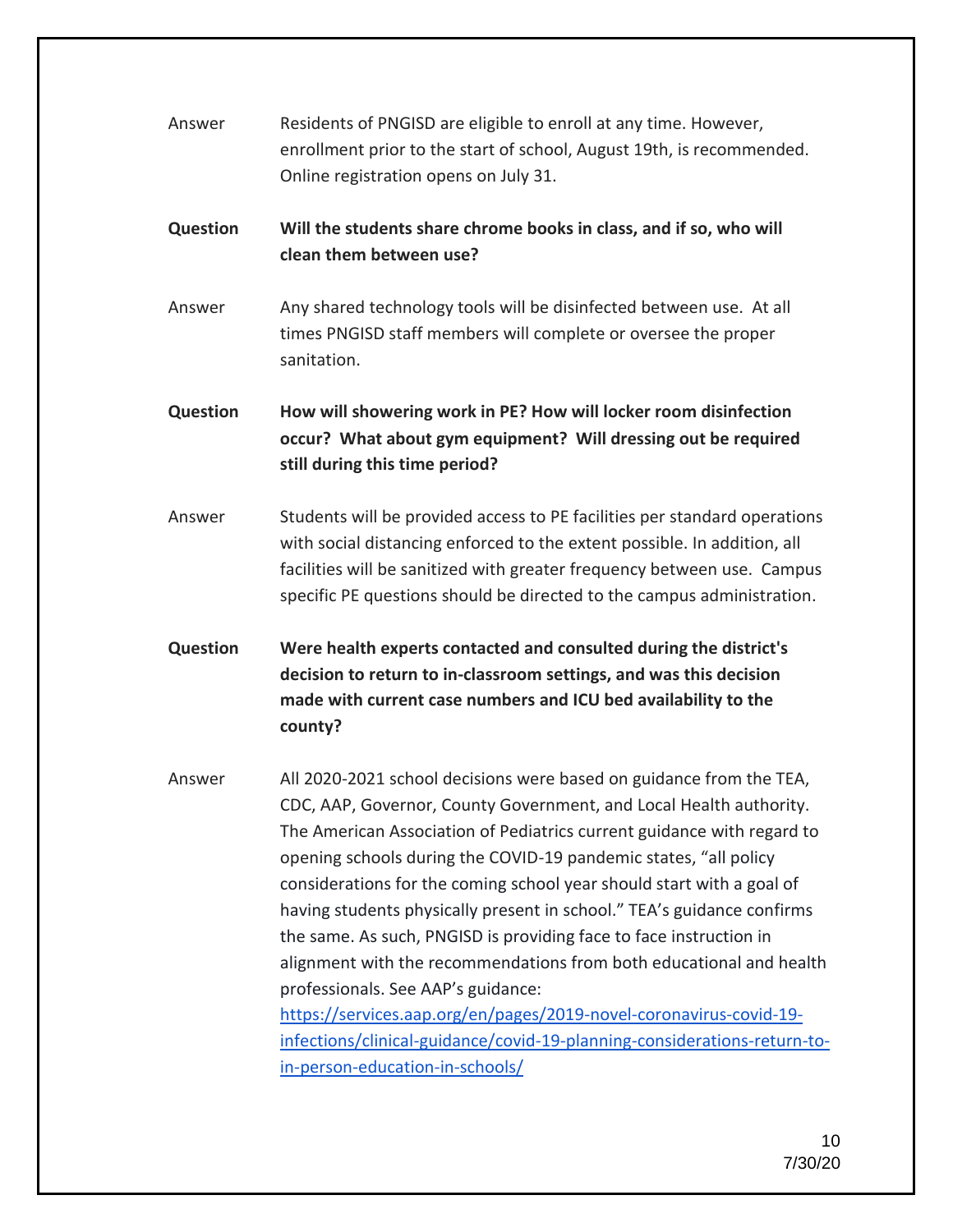# **Question Does the school have the budget for remote learning? Why did the district not allow instruction for remote learning as other districts have?**

Answer PNGISD determined that in-person instruction paired with individual plans for students that are not able to attend in person due to personal or family medical issues is the best way to provide our students an appropriate education. If any PNGISD parents have concerns about their child returning to in-person instruction please contact Julie Gauthier (409-722-4244 ext. 1725, [gauthier@pngisd.org\)](mailto:gauthier@pngisd.org) or the campus principal. We recognize the difficulty in the decision and we are here to help.

### **Question Did the district confer with other districts about their choice for a community standard since this is a community issue?**

Answer All school districts serve different communities with varying needs. As such, PNGISD made decisions based upon the communities it serves and feedback received and does not confer with other school districts with regard to decisions that are specific to the Port Neches and Groves communities.

# **Question How is the UIL 50% capacity going to be handled at football games since season tickets have already been purchased? How will the stadium be disinfected as in UIL requirements?**

Answer UIL recently released new guidelines and we expect the PNGISD Athletic Department to release its plan and response to comply with the guidelines soon. The goal of the guidelines is to support season ticket holders as well as parents of the students that are part of the Friday Night Experience. PNGISD has also contracted with Texan Live to broadcast all of our football games for our community to view at home.

### **Question How will library time and book loaning occur?**

Answer PNGISD plans to resume normal library operations during the 2020-2021 school year with proper sanitizing protocols. This may mean that books will not go right back out into circulation when they are turned in. Please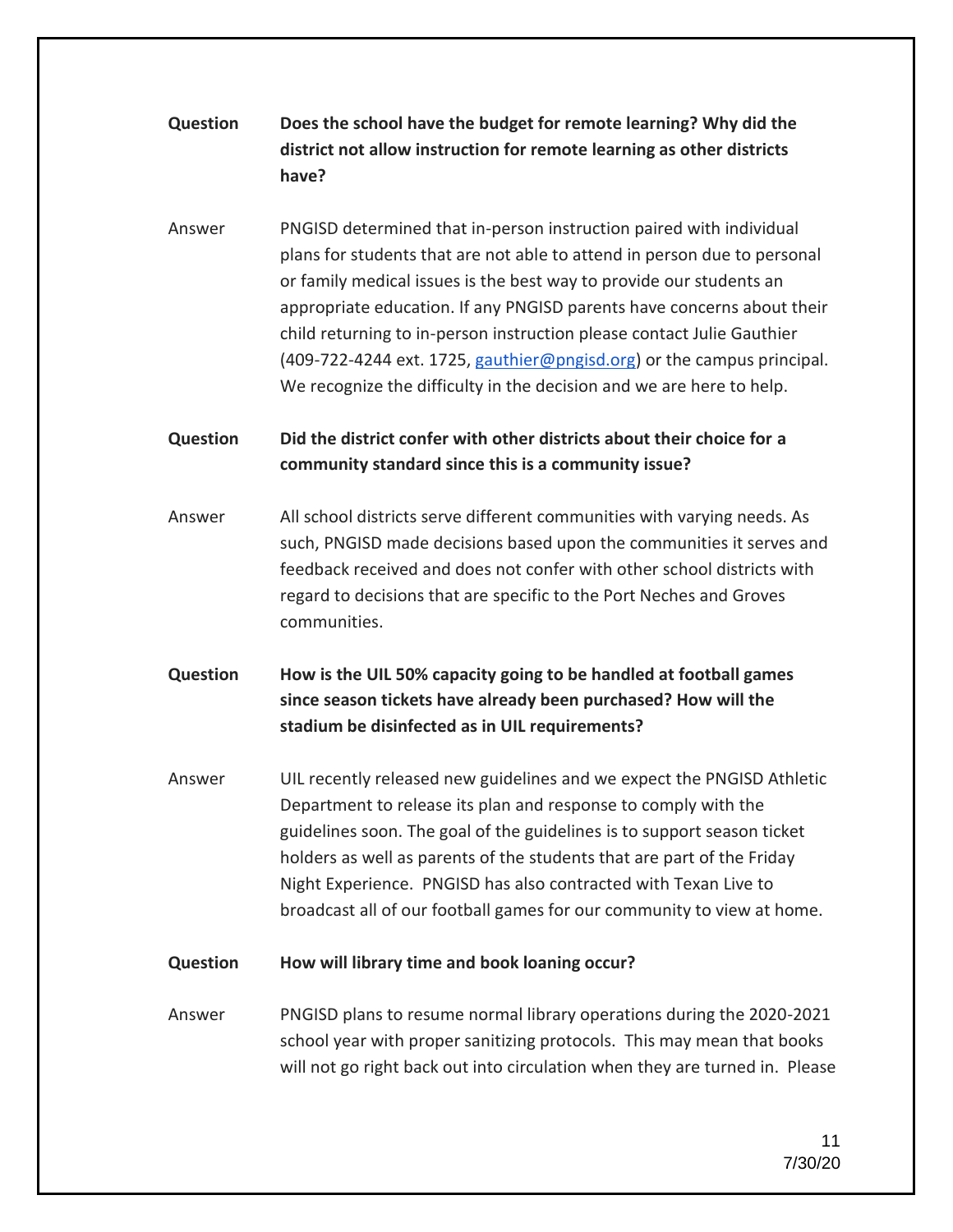contact your child's campus principal and/or librarian for any specific questions.

### **Question If a child does not complete their daily self-check COVID symptom form, will they be sent home?**

Answer A child will not be sent home for not completing a form. A campus staff member will complete any necessary screening or form on students, as needed. The self-screening forms or something for families to place on their door at home to review before they leave or on the mirror in the bathroom to review as they are getting dressed. The self-screening form is not something that will be returned to the school each day.

**Question If a member in your household tests positive for COVID, but the child does not, is the child required to stay home? How many days? How will quarantine absences be handled since the child is not sick?**

Answer Quarantine absences will be an excused absence no different than if a child was sick and makeup work will be provided. If the health department determines the child meets the "close contact" definition for the lab-confirmed family member then the student should selfquarantine for 10 days from the last date of exposure to the virus, as required by TEA's guidance.

### **Close Contact**

This document refers to "close contact" with an individual who is lab-confirmed to have COVID19. Close contact is determined by an appropriate public health agency. For clarity, close contact is defined as:

> A. being directly exposed to infectious secretions (e.g., being coughed on while not wearing a mask or shield); or

B. being within 6 feet for a cumulative duration of 15 minutes, If either occurred at any time during the last 14 days at the same time the infected

individual was infectious.

Individuals are presumed infectious at least two days prior to symptom onset or, in the case of asymptomatic individuals who are lab-confirmed with COVID-19, two days prior to the confirming lab test.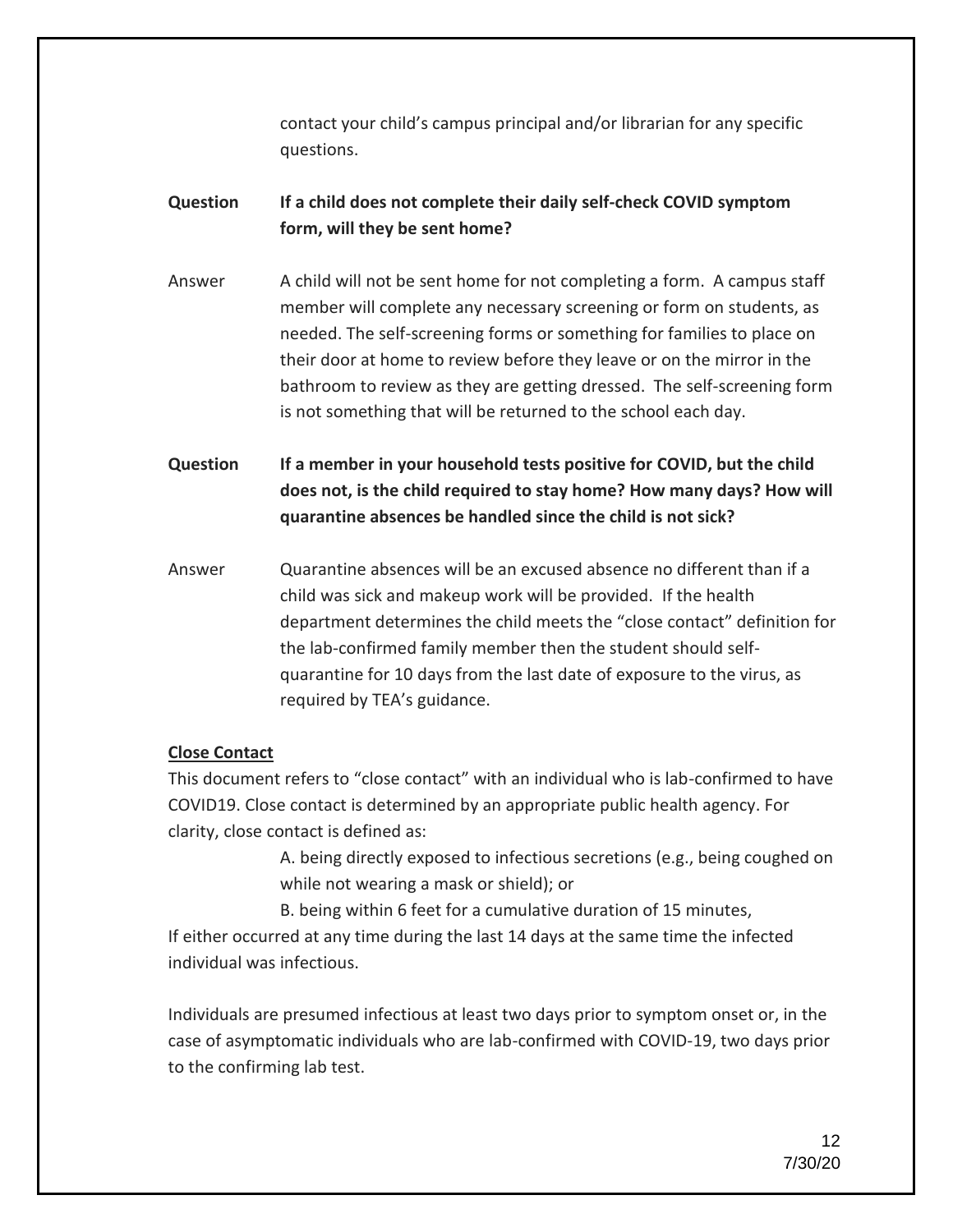# **Question Can more information about Ozone USA be provided? How does their process help control the spread of COVID? Is their process approved by the CDC or any other entity? What chemicals, if any, will it be used in the ventilation system? Are any other districts or hospitals using this?**

- Answer The Ozone USA process oxidizes the virus and neutralizes it on contact. Ozone is an approved CDC method. There are OSHA guidelines for occupied spaces that PNGISD will be following. Zero chemicals are used in this system - oxygen only. PNGISD is piloting a partnership with Ozone USA and after reviewing the ongoing, daily sanitizing procedures it has been determined that the Ozone USA system will be utilized on the weekends only when buildings are not occupied to add an additional layer of protection. Ozone USA is preparing more detailed information that will be posted on our website soon.
- **Question If a child is enrolled in the home school option temporarily, will they be allowed to try out for band, advanced classes, cheer, dance, sports, etc. for the following year if they plan to return?**
- Answer PNGISD encourages all students to participate in extracurricular activities. Nothing should hinder a student from trying out or participating in an activity as long as they meet UIL and club-specific requirements.
- **Question What disinfectant will be used daily for all the district classrooms? Is there going to be training provided for dwell times and items to be disinfected so that all classrooms are treated the same and disinfection occurs appropriately?**
- Answer All employees will be provided Evergreen to sanitize their classrooms and supplies between use. Evergreen is a sanitizer that can be used as hand sanitizer as well as clean hard surfaces. It is FDA and EPA approved and safe for use with children. Training will be provided to all PNGISD employees on how to effectively sanitize all areas of the campus. In addition, students will be provided instruction to perform age appropriate sanitization of their workspace and supplies used. Specific